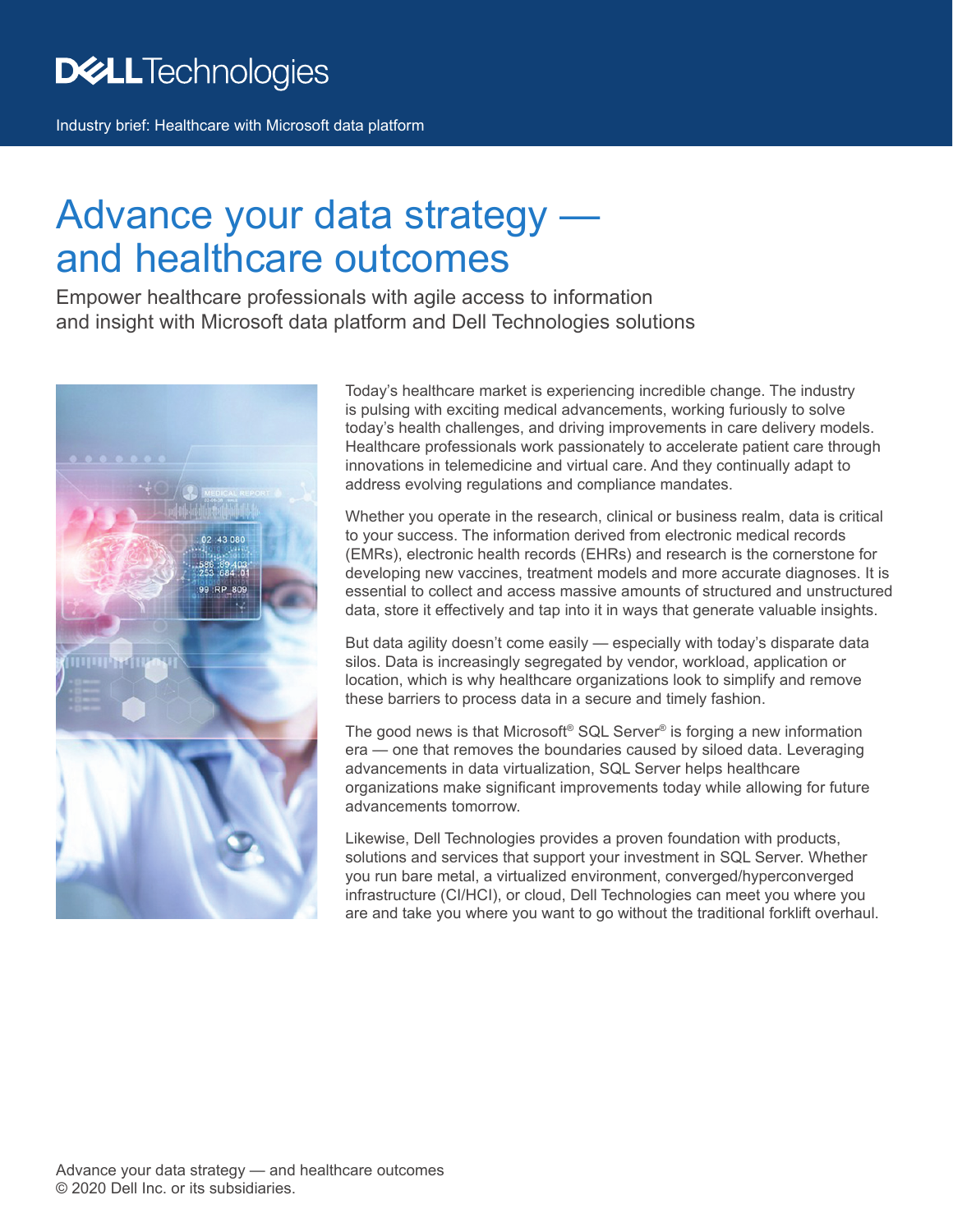## Gain intelligence over all data with Microsoft SQL Server 2019 powered by Dell Technologies

Microsoft SQL Server, of course, is not new to healthcare. Many organizations are already using SQL in some capacity to support their applications, including Epic® Clarity® and Caboodle®. Over the years, these organizations have deployed multiple versions, many of which may still be in use due to application requirements and dependencies.

Microsoft SQL Server 2019 bridges the gap between previous SQL Server versions. It enables you to ingest data from legacy versions of SQL Server and other data sources — such as Oracle®, Teradata®, MySQL® and Apache® Hadoop® — and uses data virtualization to access disparate and siloed information without forcing you to use inefficient extract, transform and load (ETL) processes.

Data virtualization is the process of abstracting data — rather than copying or moving it — from different sources, locations and formats into a single layer utilizing pushdown compute and pushdown WHERE clause (filtering) predicates. Microsoft SQL Server is at the forefront of this shift.

**SQL Server PolyBase technology** enables users to query that information in near real time — all from SQL Server creating a unified data management platform. It helps you tackle issues associated with data gravity, different languages and versions, and relational and unstructured data. It provides analytics, resources and insight over **all data** from a common interface. Essentially, it's changing the way healthcare organizations access, manage and analyze information.



As data sets grow larger, it becomes expensive to copy or move them around, which is why accessing data where it's located is often the best option. **SQL Server 2019 Big Data Clusters (BDC)** is a unified data platform that combines SQL Server, Spark and Hadoop Distributed File System (HDFS) across a cluster of Kubernetes® nodes. This data analytics architecture includes support for Linux® OSs, database containerization and PolyBase technology.

While you may not be using containers as part of your current data strategy, that could quickly change. Analysts predict that more than 75% of global organizations will be running containerized applications by 2022.1 The good news is that, even if your healthcare organization is not using containers today, these and other advanced capabilities will be available when you're ready to turn them on.

SQL Server 2019 also expands upon previous versions, with powerful business intelligence capabilities and comprehensive advanced analytics tools to help you draw actionable insights from your data. It's virtually "creating" data sets for combinatorial analytics, utilizing all possible data sources for a given population.

1 Gartner, "[6 Best Practices for Creating a Container Platform Strategy,](http://www.gartner.com/smarterwithgartner/6-best-practices-for-creating-a-container-platform-strategy)" Smarter with Gartner, April 23, 2019.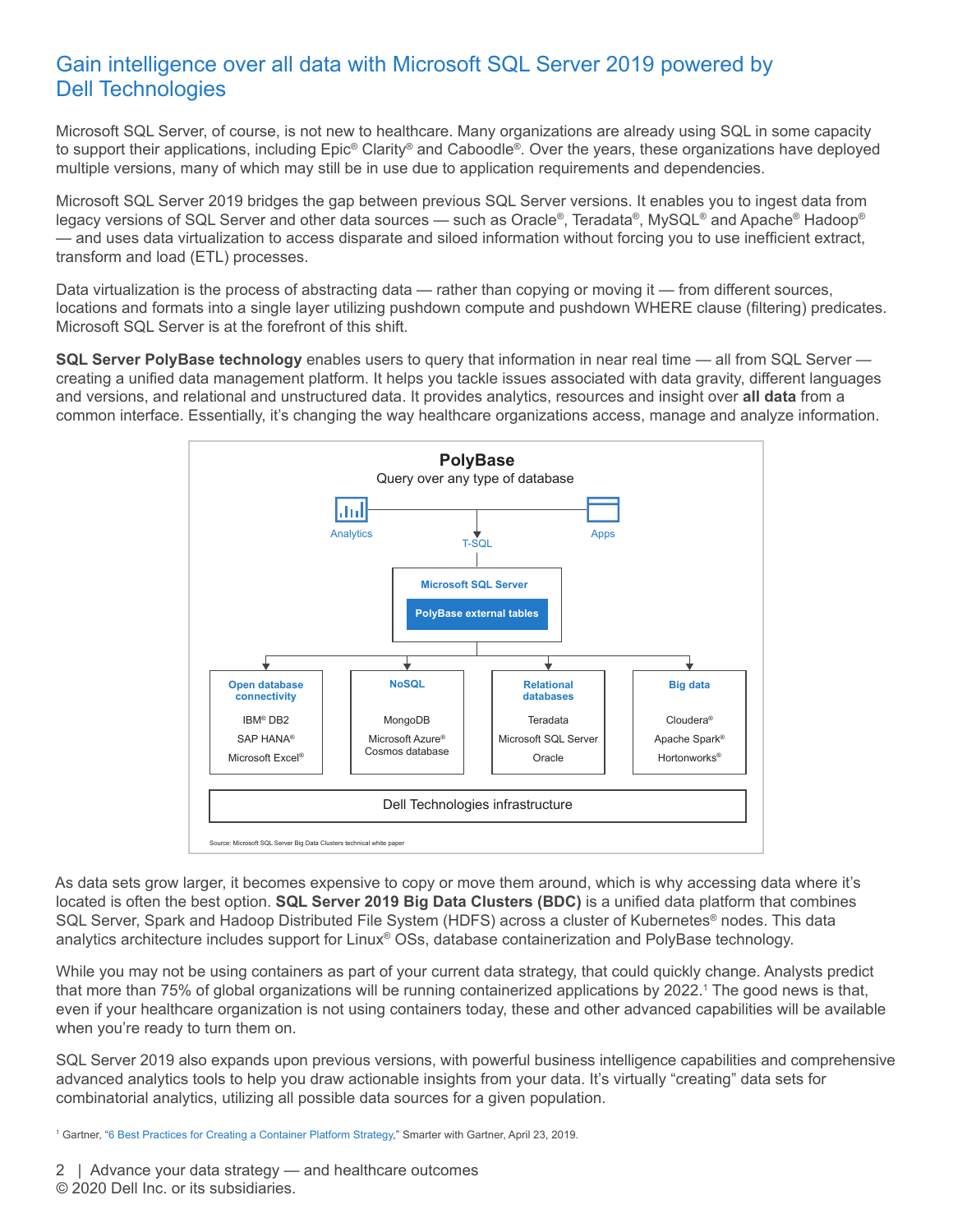# Design on a modern data foundation that evolves with your organization

Dell Technologies has invested in developing an infrastructure platform optimized to support your SQL Server workloads and drive your healthcare IT data transformation strategy as healthcare needs evolve. Every organization is unique. Your organization might be transforming from a traditional SAN‑based infrastructure to CI, HCI, hybrid cloud or anything in between. You might be on the virtualization or bare metal path. You might be operating commercial-off-the-shelf (COTS) applications, using traditional toolsets or moving toward containerization.

The great news is that it doesn't matter. Dell Technologies solutions can meet you where you are in your digital transformation while helping to evolve your data strategy and accelerate healthcare outcomes.

In the end, it's about what makes sense for your organization, your environment, existing skills and the patients you serve. Your data strategy and technology evolution are a journey. Our goal is to unlock the power of your data with an adaptable and modern infrastructure that stands the test of time.

Dell Technologies has the compute, storage, networking and data protection solutions optimized to run SQL Server and the consulting services to make it happen. More importantly, they are designed to support your technology environment and organization needs today and well into the future.

- The **Dell EMC PowerEdge server family** is the bedrock of the modern data center. Highly adaptable for seamless scaling and equipped to meet real-time analytics and business intelligence demands, PowerEdge delivers an optimal experience without excessive overhead. Every PowerEdge server includes end-to-end security spanning the IT security lifecycle from the firmware/ hardware level. PowerEdge servers with Intel® Optane™ Persistent Memory can help reduce latency and accelerate insights from the massive amounts of data healthcare organizations manage today — improving the overall customer and researcher experience. PowerEdge servers also utilize Intel Trusted Execution Technology (Intel TXT), which further enhances the built-in securities capabilities by helping to protect against software-based attacks and preserve the confidentiality and integrity of data.
- **Dell EMC storage solutions,** which leverage Intel Xeon® Scalable processors and Dual Port Intel Optane SSDs, can be right-sized for performance and capacity at initial deployment — and scale to meet future needs. This includes inline data efficiencies and integrated copy data management, which provides orchestration and self‑service for DBAs.
- **Dell EMC Data Protection solutions** eliminate the complexity of traditional backup software. This makes it easier for SQL Server administrators to protect data and manage backup requirements on their own terms, leveraging the most trusted backup storage software and infrastructure on the market today.
- **Dell EMC Open Networking solutions,** powered by Intel Xeon Scalable processors, are designed for highly distributed SQL Server environments. Our full line of Ethernet switches and software delivers the performance, flexibility, scalability and connectivity required to help enhance the customer experience and enable the collection of data distributed across the data estate — from edge to core to cloud — enabling organizations to query SQL instances from any location.



When supported by a Dell Technologies infrastructure, optimized for SQL Server and BDC, healthcare organizations like yours can deploy scalable Kubernetes clusters utilizing Apache Spark, HDFS containers with Kubernetes, and SQL Server. You can deliver secure, isolated virtualized containers quickly and easily. You can provision, manage and orchestrate container storage via Dell EMC Container Storage Interface (CSI) plugins for Kubernetes. The CSI connections for block and file storage systems allow extensible, secure and reliable data service persistency for big data workloads on containers.

We offer the flexibility and choice to design a solution that aligns with your strategy — whether that's bare metal, a virtualized or containerized environment, on‑premises, or as a hybrid cloud. And, with an eye to the future, our solutions are designed to scale as your organization grows and enable you to take advantage of technology enhancements down the road.